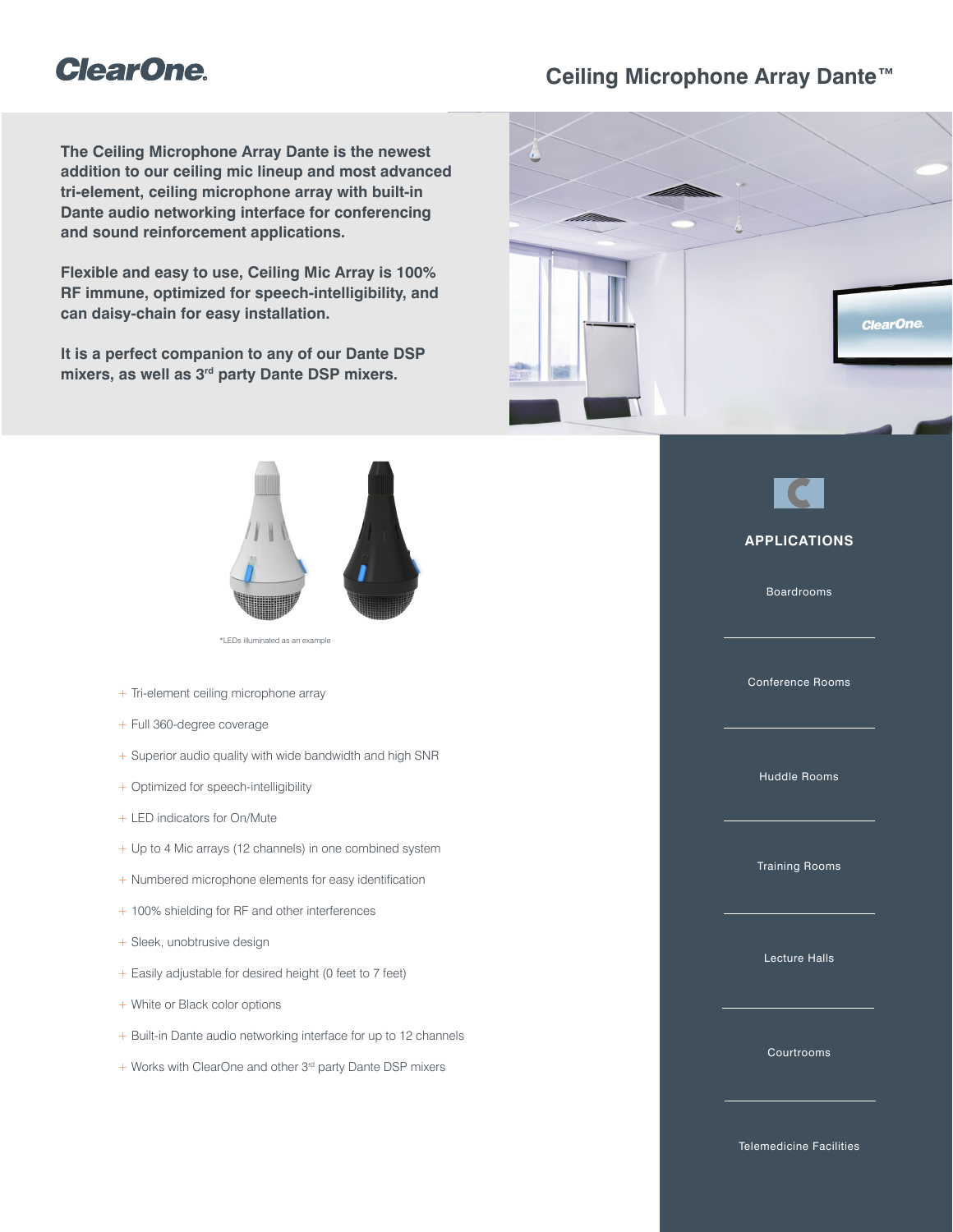

# **Ceiling Microphone Array Dante™**



## Polar Plot **Polar Pattern**